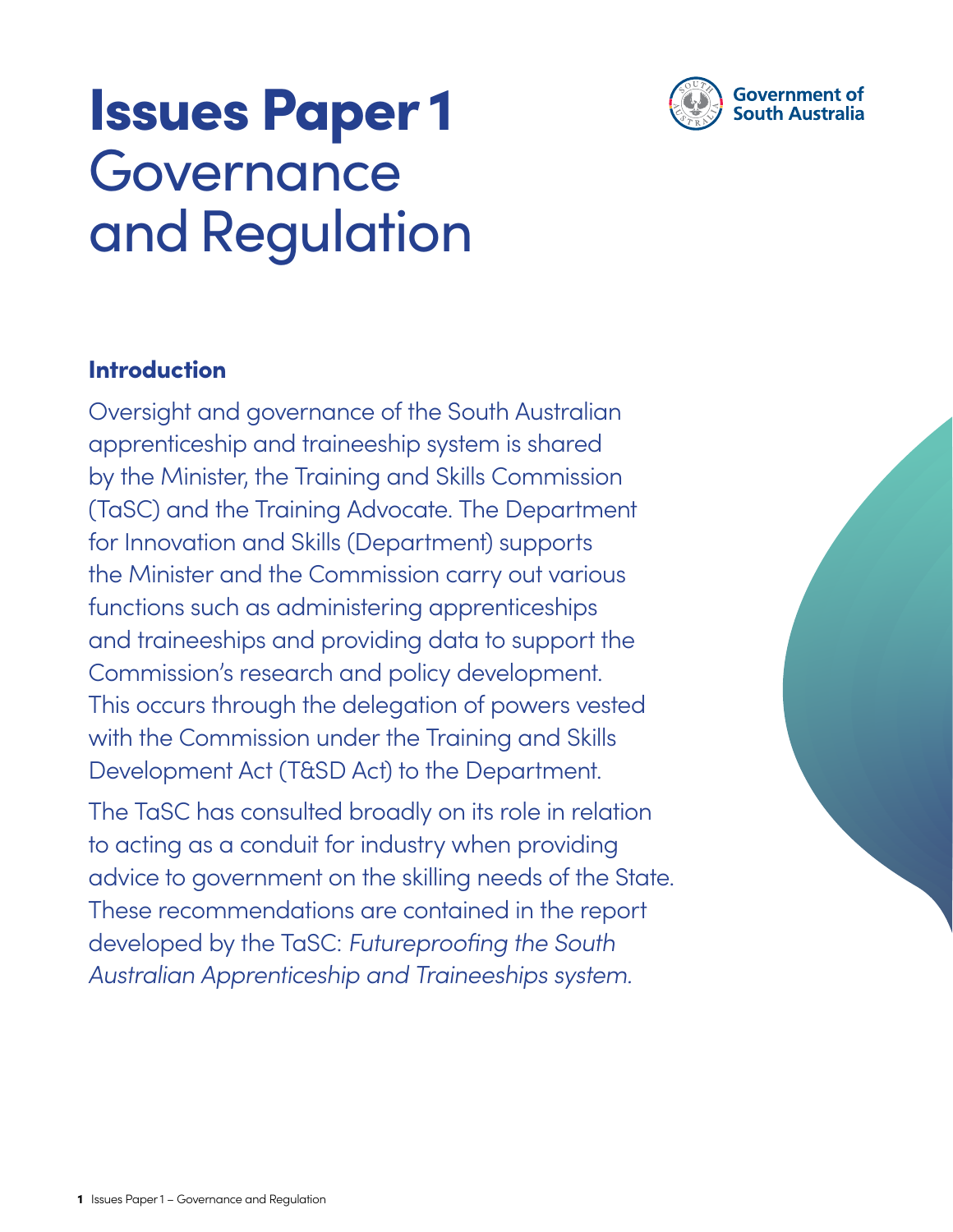As defined under the T&SD Act, the functions of the Minister, TaSC and Training Advocate are summarised in the following table.

- Establish priorities and workforce development strategies to meet the State's current and future work skills needs in conjunction with industry, commerce, employee representatives and governments.
- Manage the State's system of vocational education and training and adult community education by allocating resources within the State on a program and geographic basis.
- Manage the State's role as part of an integrated national system of education and training.

- Advise and make recommendations to the Minister on matters relating to the development, funding, quality and performance of vocational education and training and adult community education.
- $\cdot$  Regulate<sup>1</sup> apprenticeships and traineeships.
- Promote investment, equity and participation in, and access to, vocational education and training and adult community education.

### Minister **TaSC** Training Advocate

- Promote the benefits of higher education, vocational education and training and adult community education in the State.
- Provide an independent complaint handling process and investigate complaints relating to the provision of higher education, vocational education and training, education services for overseas students, adult community education and training contracts
- Promote the development of employment and skills formation policies and procedures.
- Speak for and negotiate on behalf of education and training providers and clients (and prospective clients) of education and training providers in the resolution of any matter arising out of the delivery of education and training.
- Speak for and negotiate on behalf of an employer or an apprentice/trainee in the resolution of any matter arising under Part 4 (apprenticeships and traineeships); and
- Monitor the administration of the Act and make recommendations (if any) to the Minister for legislative change.

#### CONSULTATION QUESTIONS

- 1. Are the functions, roles and responsibilities of the TaSC, the Minister and Training Advocate<sup>2</sup> clear? If not, how do you think they should be changed?
- 2. What is your view of the TaSC having a more strategic role in policy and direction setting for the State's training system, including apprenticeships and traineeships? If so, what would this look like and how might it work?
- 3. How should compliance functions around apprenticeships and traineeships be handled? What is the appropriate body to exercise these functions?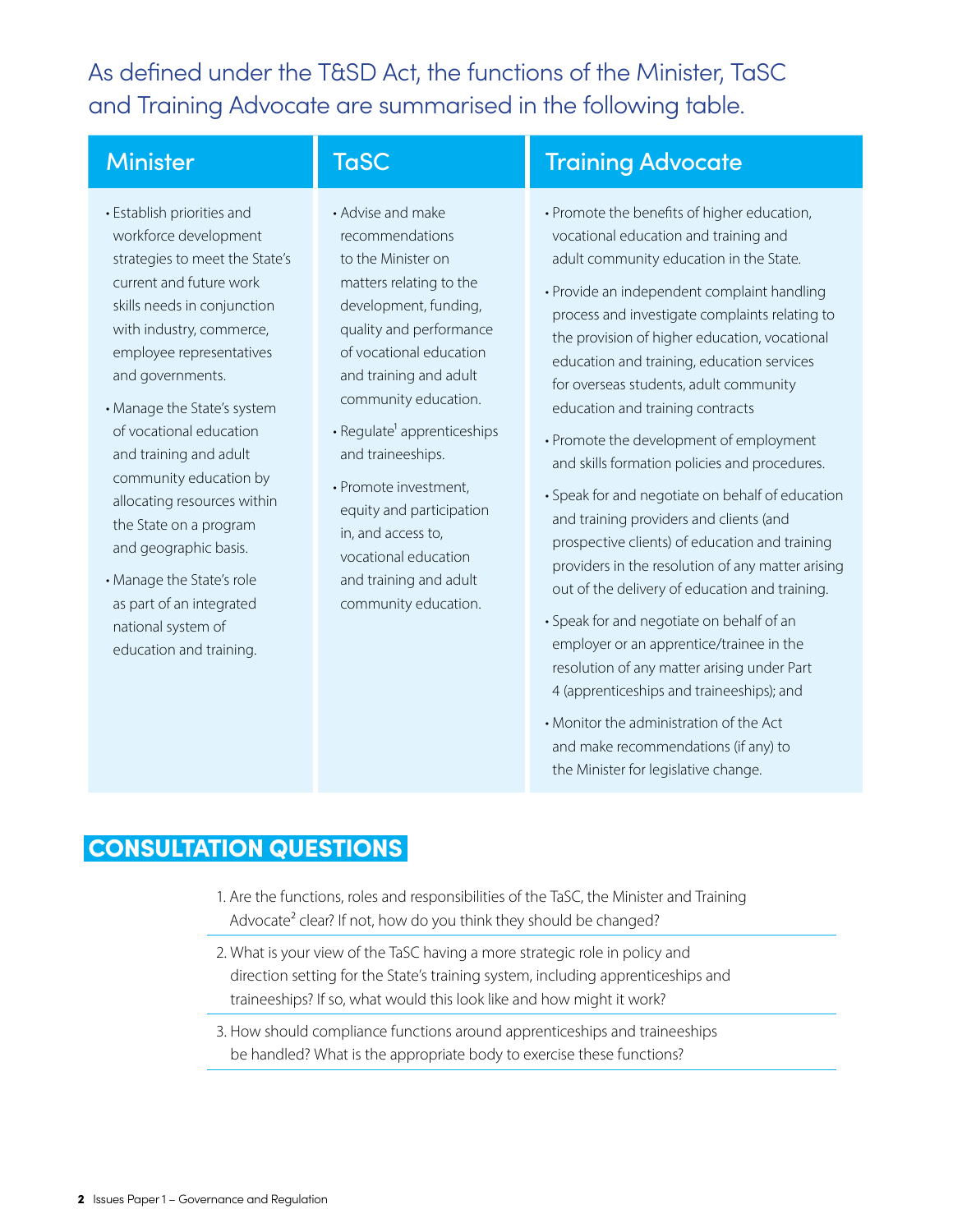## A compliance model that focusses on outcomes

Shifting the balance in the T&SD Act from an emphasis on up front requirements, for example, through employer registration, to improved facilitation, compliance and capacity to respond to breaches of the T&SD Act has been identified as something industry would value.

This re-balancing could be aimed at strengthening the requirement for compliance with quality standards throughout the life of the apprenticeship and traineeship. Amendments to the T&SD Act to achieve this would aim to streamline access to apprenticeships and traineeships, on the one hand, while providing a greater range of responses to poor performance by employers, and lift protection for apprentices, trainees and the general public, on the other.

### CONSULTATION QUESTIONS

- 4. How can the T&SD Act assist parties to training contracts focus on outcomes and success measures, including through the use of penalties and other sanctions but also through less punitive mechanisms?
- 5. Are there measures of success, other than the completion of an apprenticeship or traineeship, that the T&SD Act could support?
- 6. Are there specific changes you can propose to make it easier to enter into an apprenticeship or traineeship?
- 7. What specific protections do you think the T&SD Act needs to provide for any of the parties to a training contract?
- 8. Should the T&SD Act be amended to ensure apprentices and employers fulfil the obligations under their training contract and/or training plan? If so, how would this occur?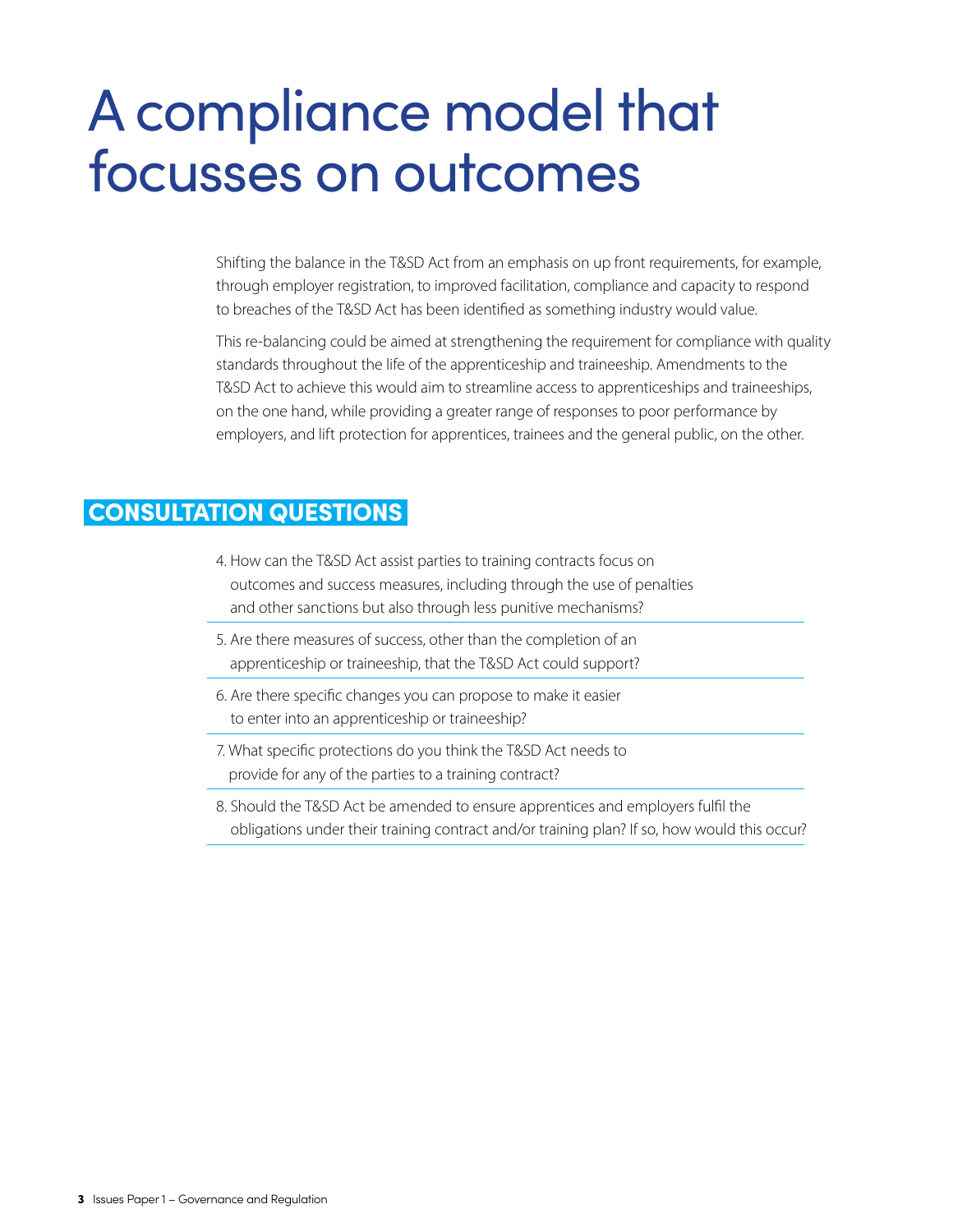# Employer registration

To be registered to employ an apprentice or trainee, applicants must satisfy a range of criteria that ensure the training provided is based on a clear plan linked to the occupational requirements, appropriately supervised and consistent with occupational requirements<sup>3</sup>.

In late 2018, the Department for Innovation and Skills implemented new online employer registration application system, which simplifies and speeds up the registration process. Applicants are now able to submit evidence electronically (e.g. worksite images) and there is a better alignment of resources to risk, with respect to employer site visits. During 2017/18 the average time for employer registration was approximately 25 days. However, as of May 2019 the time taken for employer registration is less than 12 days.

The TaSC's recent consultation on these requirements has resulted in a range of recommendations that partly may be resolved through the T&SD Act. There are a range of views on the efficacy of the current employer registration system's requirements under the Act. On balance, there is support for maintaining employer registration, but also for making it more administratively straight forward for the parties.

### CONSULTATION QUESTIONS

- 9. How could the T&SD Act's employer registration provisions be a more effective mechanism for ensuring that employers are suitable for the responsibilities of taking on an apprentice or trainee?
- 10. Is employer registration a useful mechanism in light of other powers under the T&SD Act for addressing the risk of poor or unsatisfactory training, for example, powers to impose conditions on an employer's registration or issue compliance notices or suspend or cancel a training contract?
- 11. Are the current employer registration criteria<sup>4</sup> proportionate to the risks involved in employing an apprentice or trainee, for example, poor training outcomes? What, if any, criteria would you include or exclude?
- 12. Should a higher threshold standard for employer registration apply to employers who a. have never employed an apprentice or trainee? b. may employ junior (under 18 years of age) apprentices? If so, what additional criteria should apply in this context?
- 13. Could the T&SD Act provide more flexibility in relation to who can undertake an apprenticeship or traineeship? For example, should those who are selfemployed or casually employed be able to undertake an apprenticeship and, if so, under what supervisory and certification arrangements?